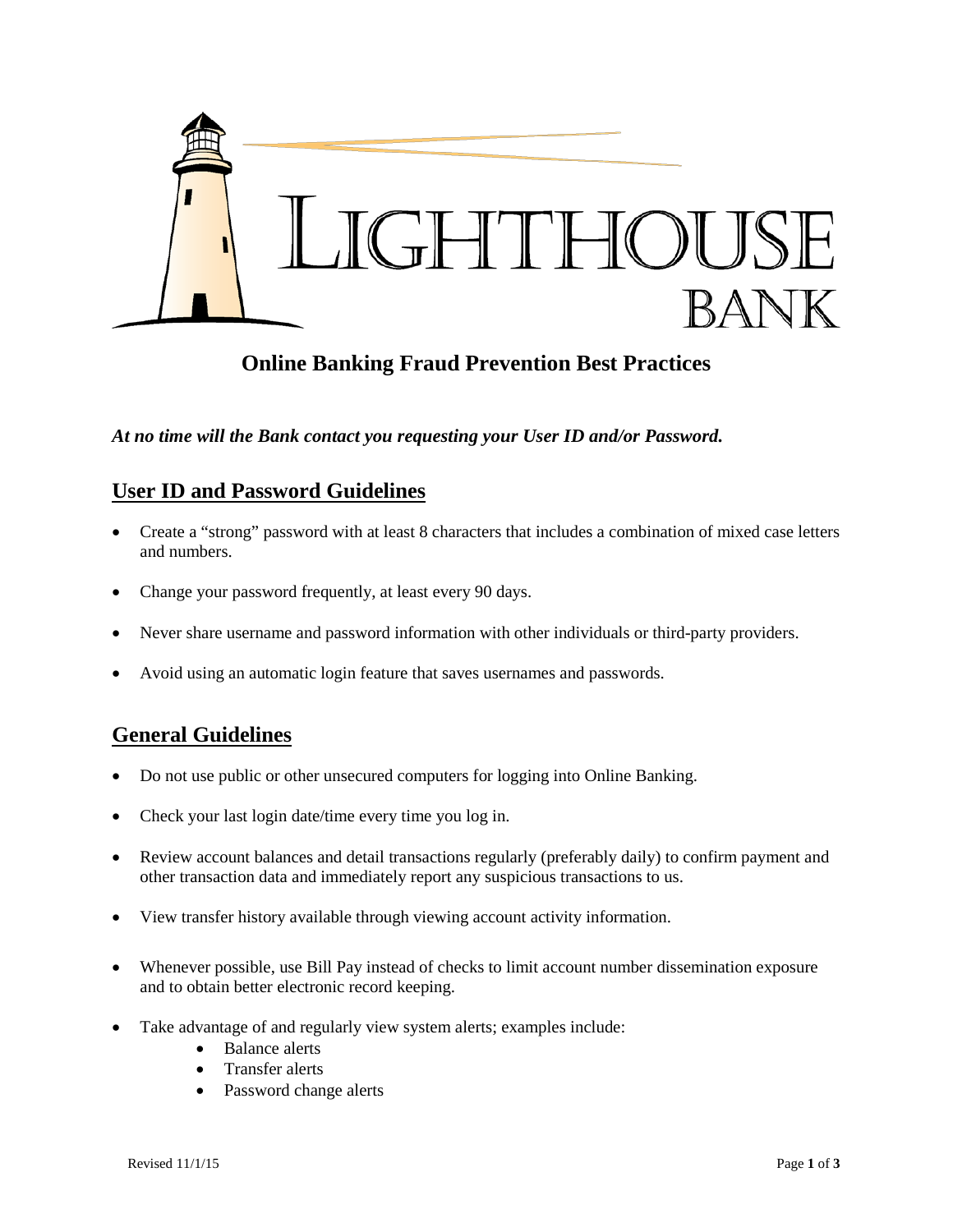- Do not use account numbers, your social security number, or other account or personal information when creating account nicknames or other titles.
- Whenever possible, register your computer to avoid having to re-enter challenge questions and other authentication information with each login.
- Review historical reporting features of your online banking application on a regular basis to confirm payment and other transaction data.
- Never conduct banking transactions while multiple browsers are open on your computer.

## **Tips to Protect Online Payments & Account Data**

- When you have completed a transaction, ensure you log off to close the Online Banking connection.
- Reconcile by carefully monitoring account activity and reviewing all transactions initiated by your company on a daily basis.

#### **Account Transfer**

• Utilize available alerts for funds transfer activity.

#### **Tips to Avoid Phishing, Spyware and Malware**

- Do not open e-mail from unknown sources. Be suspicious of e-mails purporting to be from any financial institution, government department, or other agency requesting account information, account verification, or banking access credentials such as usernames, passwords, PIN codes, and similar information. Opening file attachments or clicking on web links in suspicious e-mails could expose your system to malicious code that could hijack your computer.
- Never respond to a suspicious e-mail or click on any hyperlink embedded in a suspicious e-mail. Call the purported source if you are unsure who sent an e-mail.
- If an e-mail claiming to be from Lighthouse Bank seems suspicious, checking with your us may be appropriate.
- Install anti-virus and spyware detection software on all computer systems. Free software may not provide protection against the latest threats compared with an industry standard product.
- Update all of your computers regularly with the latest versions and patches of both anti-virus and anti-spyware software.
- Ensure computers are patched regularly, particularly operating system and key application with security patches.